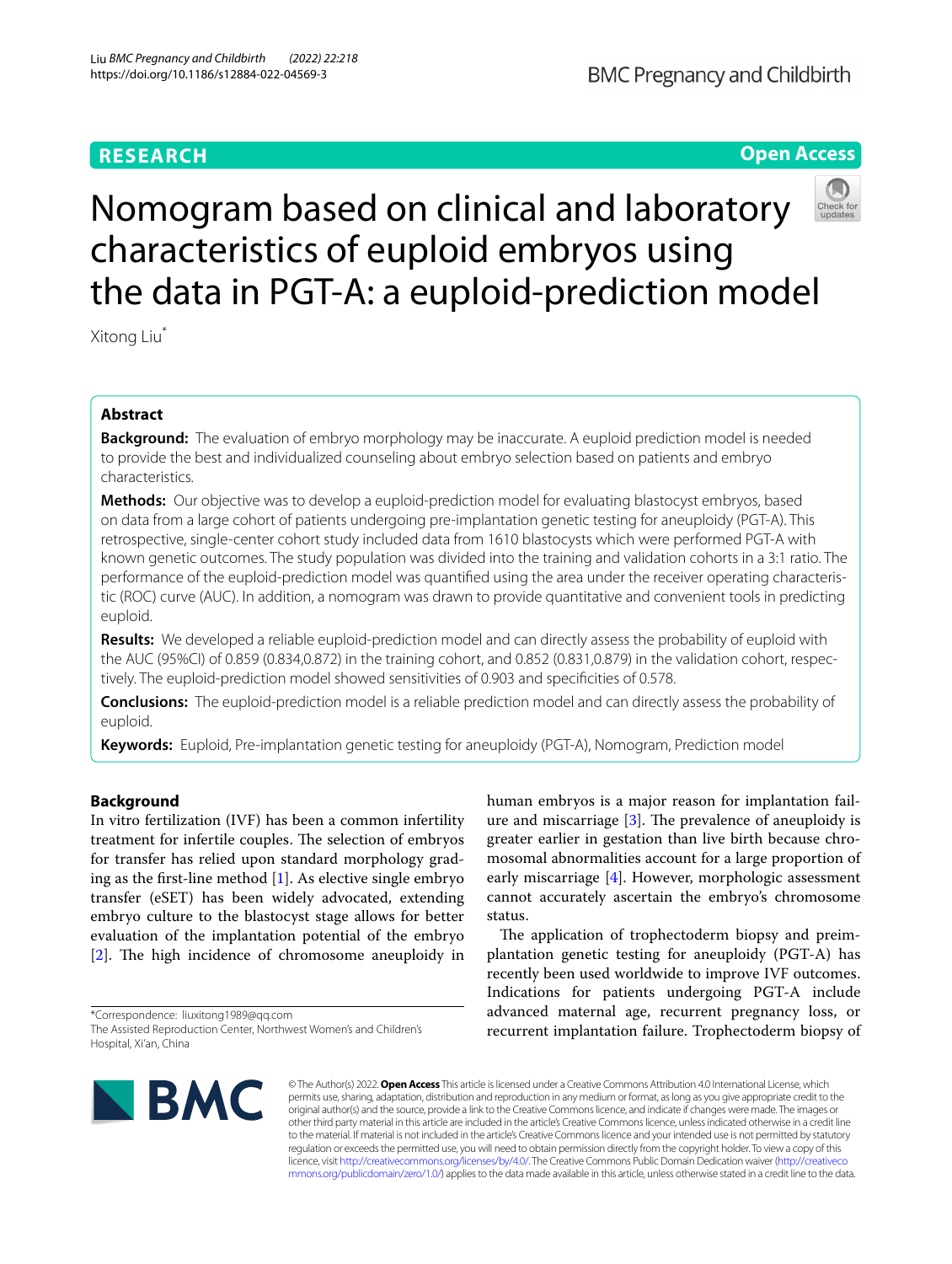5–10 cells is required to obtain embryonic genetic material. One randomized controlled trial (RCT) showed a signifcant increase in ongoing pregnancy rates and live birth rates with the use of PGT-A than morphology alone [[5\]](#page-6-4).

With the use of various techniques, especially nextgeneration sequencing (NGS), the sensitivity and resolution of copy number variation genome-wide have been increased [[6\]](#page-6-5). However, a major limitation of PGT-A is invasive and time consuming and sophisticated in terms of operation [[7\]](#page-6-6). Recent study showed time-lapse imaging as a non-invasive approach for superior method of embryo selecting, however, this technology is not cheap [[8\]](#page-6-7). Much attention has been focused on improving methods for morphological selection of embryos with high implantation potential.

Prediction models are developed by using the combination of features to help clinical decision-making [\[9](#page-6-8)]. However, in the context of euploidy embryo selection, the clinical application of the prediction model in IVF is limited because the algorithms usually do not combine comprehensive maternal and embryonic characteristics. In addition, most studies only evaluate embryos that were transferred, however, the implantation potential of embryos that were not transferred has been eliminated.

Given the previous fndings, we hypothesized that morphokinetic parameters could predict euploid embryos. This study combines both clinical and embryonic features for euploid embryo prediction. Our study is based on the data from a large cohort of patients treated with PGT-A at the blastocyst stage. The objective of the study was to develop a nomogram based on clinical and laboratory characteristics that could predict the probability of euploid embryos.

## **Materials and methods**

## **Study design and population**

Institutional review board approval of the Northwest women's and children's hospital was obtained (number 2021002). Patients undergoing PGT-A from April 2016 to June 2019 at the department of the assisted reproductive center of Northwest Women's and Children's Hospital were reviewed for inclusion in the dataset. 409 patients in 398 IVF cycles were included. A total of 1610 blastocyst embryos met all inclusion criteria. Exclusion criteria included patients with no available embryos and oocyte recipients.

## **Ovarian stimulation and hCG trigger**

The use of the protocol for ovarian stimulation was chosen based on the evaluation of the ovarian reserve tests including antral follicle count (AFC), basal FSH (bFSH), and anti-Mullerian hormone (AMH). The GnRH antagonist and GnRH agonist long protocols have been described elsewhere [\[10\]](#page-6-9). Briefy, for the GnRH antagonist protocol, recombinant follicle-stimulating hormone (rFSH) was started at 150 – 225IU/day as gonadotropin stimulation on day 2 of the menstrual cycle. The dose of rFSH could be adjusted up to a maximal dose of 450IU/day according to ovarian response. 250mg of GnRH antagonist was added when the dominant follicle exceeded 12–14mm. For the GnRH agonist long protocol, patients received 0.05–0.1mg of GnRH agonist from the mid-luteal phase of the previous cycle until the hCG trigger. After menstrual bleeding, when the pituitary desensitization had reached, gonadotropin stimulation was started as GnRH antagonist protocol. When two or more leading follicles reached 17mm, hCG triggering for fnal oocyte maturation was performed. Oocyte retrieval was performed 36h after the hCG trigger.

## **Insemination and embryo culture**

Insemination of retrieved oocytes was done by intracytoplasmic sperm injection (ICSI). All the embryos were placed in pre-equilibrated culture dishes (EmbryoSlide, Vitrolife) under oil at 37 °C and 5.5%  $CO_2$  in air in the time-lapse incubator (EmbryoScope, Vitrolife). Laserassisted breaching of the zona pellucida was performed on day 3. Embryos were cultured to the blastocyst stage in the standard incubators at 37 °C. Embryos were monitored with the Primo Vision time-lapse system. Imaging frequency was set to 10-min intervals with multiple focal planes recorded every 60min.

### **Trophectoderm biopsy**

The embryos were assessed on day 5 and 6, and the trophectoderm (TE) biopsy was performed. Biopsied TE cells were then stored at −20°C for future whole genome amplifcation (WGA) and next-generation sequencing (NGS). After the biopsy, blastocysts were vitrifed to be replaced in the subsequent frozen-thawed embryo transfer cycle.

## **Embryo scoring**

Embryo morphology was assessed by two well-trained embryologists as described elsewhere [[11\]](#page-6-10). Assessment of fertilization is carried out about 16-18h (day 1) after fertilization. Oocytes are classed as fertilized if two pronuclei (2PN) are present and the second polar body has been extruded. Other oocytes are classifed as abnormally fertilized (0PN, 1PN, 3PN). After the evaluation on day 1, zygotes are left in culture for a further 48h, and the cleavage embryo quality will be observed at 72 (day 3) hours after oocyte retrieval. The embryos are scored according to a combination of blastomere number, blastomere size, and fragmentation. Based on the uniformity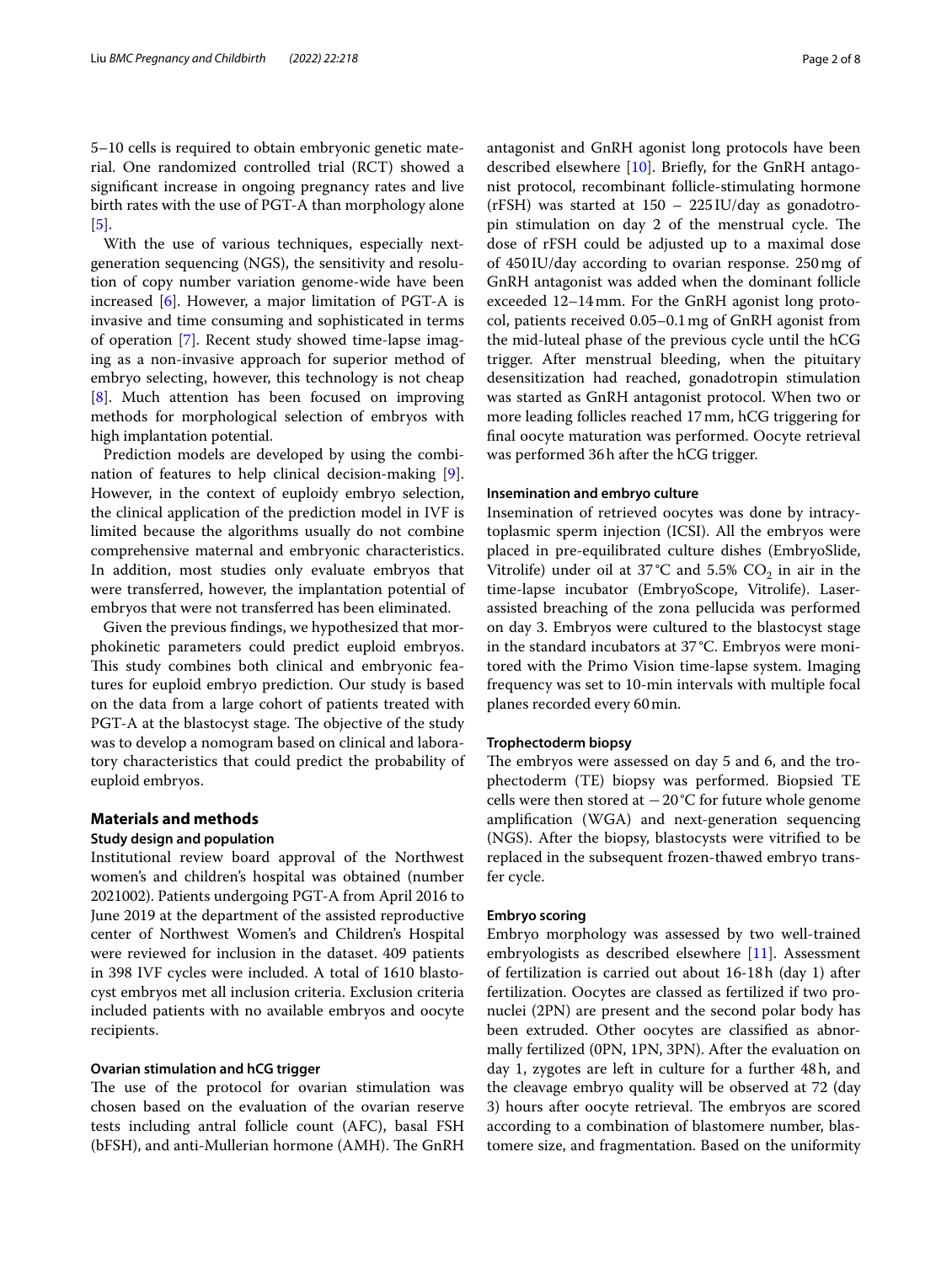of the blastomeres, the embryos without signifcant differences in blastomere volume were classifed as grade I, embryos with one to two signifcant diferences were classifed as grade II, and embryos with two or more signifcant diferences were classifed as grade III. Based on an embryo's fragmentation, four grades were classifed: grade I, embryos with <10% fragmentation; grade II, embryos with 10–20% fragmentation; grade III, embryos with 20–30% fragmentation; and grade IV, embryos with >30% fragmentation. Embryo grades were scored comprehensively according to the above three criteria. Each blastocyst evaluation was performed according to Gardner Grade Standard on day 5 or 6 [\[12](#page-6-11)]. Briefy, blastocysts were given a score from 1 to 6 based on the expansion degree and hatching status.  $1 =$ early blastocyst with less than half of the volume of the embryo.  $2 =$  blastocyst with half or greater volume of the embryo.  $3$ =full blastocyst completely filling the embryo.  $4$ =expanded blastocyst larger than the early embryo.  $5 =$  hatching blastocyst with the trophectoderm starting to herniate through the zona. 6=hatched blastocyst. For blastocysts graded as 3–6, the development of the inner cell mass (ICM) was assessed as A, B, and C.  $A =$ tightly packed, many cells. B=loosely grouped, several cells.  $C = \text{very few cells}$ . Trophectoderm (TE) was evaluated as A, B, and C.  $A=$ many cells forming a cohesive epithelium.  $B$ =few cells forming a loose epithelium.  $C=$ very few, large cells.

## **Database**

Relevant data, including clinical and embryonic features, as well as treatment outcomes for all PGT cycles, were extracted from electronic patient records and recorded in a database. In total, 52 continuous variables (for example, age), categoric variables (for example, stimulation protocol), or discrete variables (for example, number of embryos).

### **Statistical analysis**

Data were analyzed with the use of the statistical packages  $R$  (The  $R$  Foundation; http://www.r-project. org;version 3.4.3) and Empower (R) (www.empowerstates.com, X&Y solutions, inc. Boston, Massachusetts). Categorical data are represented as frequencies and percentages; variables in these measures were compared between the study groups using chi-square or Fisher's exact tests. The ordinal categorical variable is analyzed by the Kruskal-Wallis test. Continuous data are expressed as mean  $\pm$  standard deviation, compared with one-way analysis of variance (ANOVA). The study population was divided into the training and validation cohorts in a 3:1 ratio. In the model-development phase, we frst perform a univariate logistic regression analysis of all variables in the training cohort. For the variables at a statistically significant level ( $p < 0.05$ ), we carried out a variance inflation factor (VIF) test, and excluded the variables causing potential multicollinearity according to the criteria of VIF>5. We conducted an extreme gradient boosting (XGBoost) model to analyze the contribution (gain) of each variable. We selected clinical and laboratory variables to construct a predictive model through multivariable logistic regression. We constructed the area under the receiver operator characteristics (ROC) curve (AUC). Sensitivity, specificity, positive predictive value (PPV), negative predictive value (NPV) are also presented. We also formulated nomograms for the practical application. The performance of the nomogram was quantified with respect to calibration and discrimination for external validation.

## **Results**

A total of 1610 embryos were biopsied, 1545 had known ploidy status (641 were euploid). The overall euploid rate was 39.8%. Baseline characteristics of the study population by training and validation cohort are shown in Table [1](#page-3-0). We observed a signifcant diference between the two cohorts of uneven cleavage embryos. The embryos in the training cohort were more uneven on D3. A correlation matrix constructed is shown in Supplemental Table 1. We calculate the correlation value.

## **Variable importance in the prediction model**

The variable importance is a scaled measure to have a maximum value of 100. The predictors with variable importance of the top 20 are shown. Metaphase II (MII) oocyte rate, follicle-to-oocyte index (FOI), and follicular output rate (FORT) were the most important predictor variables in the prediction model (Supplemental Fig. [1](#page-6-12)).

## **Development and validation of the prediction model**

In the model-development phase, the euploid-prediction model developed according to female age, male age, parent abnormal chromosome, infertility type, infertility duration, follicular output rate (FORT), follicle-tooocyte index (FOI), MII oocyte rate, cleavage rate, 2PN rate, blastocyst formation rate, AFC, the cell number of D3, uneven cleavage embryos, embryo fragmentation of D3, the timing of embryo biopsy, expansion degree of D5, inner cell mass of D5, trophectoderm grade of D5, gonadotropin (Gn) dosage, and Gn duration showed good discriminatory power with AUC of 0.859 (95% CI, 0.834–0.872), the sensitivity of 90.31%, specifcity of 57.84%, accuracy 89.59%, positive predictive value (PPV) of 75.13% and negative predictive value (NPV) of 80.92% (Table [2\)](#page-4-0).

In the model validation phase, we observed good discriminatory powers with the AUCs of 0.852 (95% CI,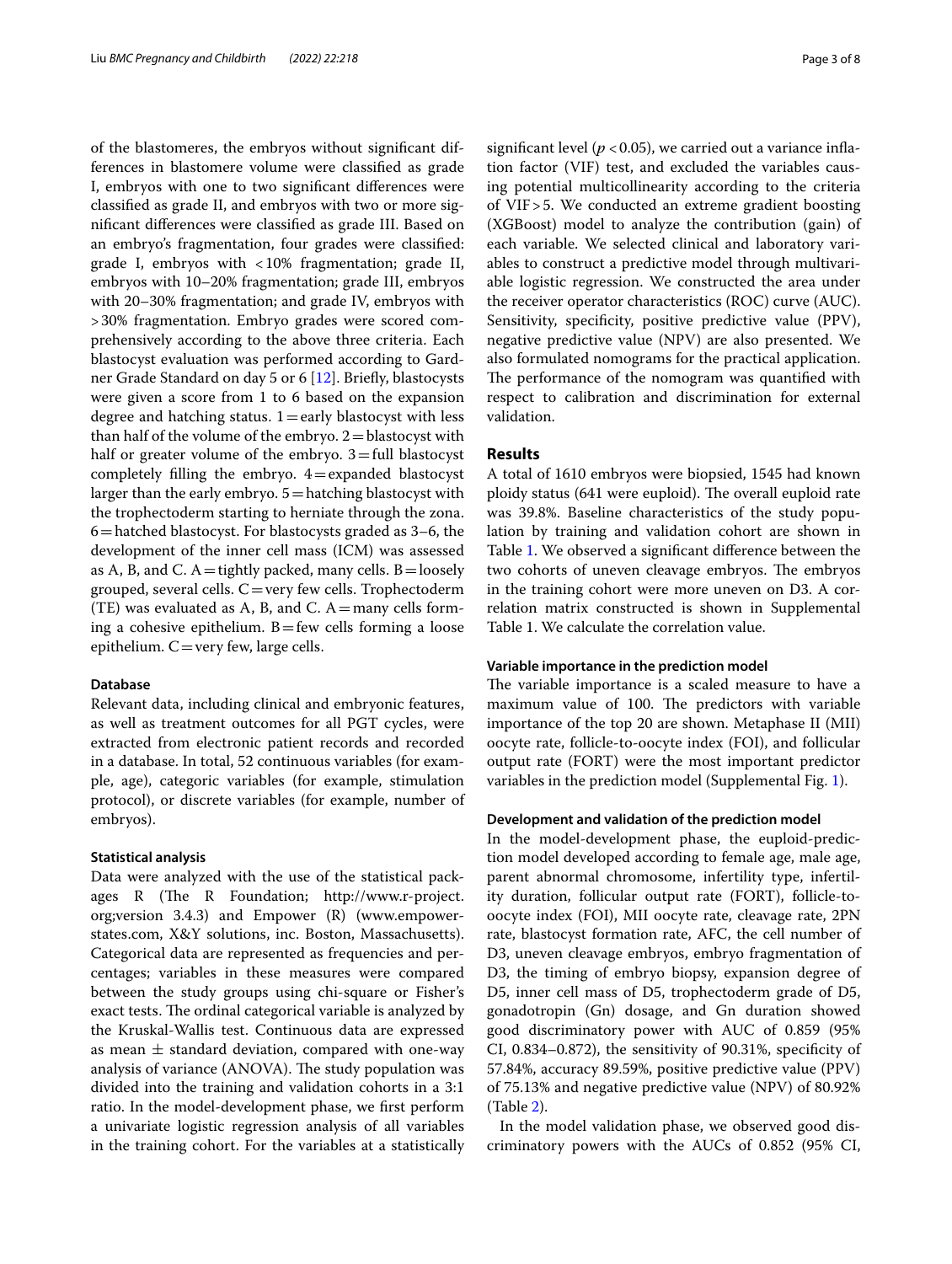## <span id="page-3-0"></span>**TABLE 1** Baseline characteristics of training and validation cohort

|                               | Training cohort ( $n = 1233$ ) | Validation cohort ( $n = 312$ ) | P-value |
|-------------------------------|--------------------------------|---------------------------------|---------|
| Female age (y)                | $30.40 \pm 4.06$               | 30.39±4.29                      | 0.980   |
| Male age (y)                  | 31.89±4.68                     | $31.80 \pm 4.55$                | 0.756   |
| Infertility duration (y)      | $2.36 \pm 2.18$                | $2.48 \pm 2.36$                 | 0.393   |
| Infertility type              |                                |                                 | 0.933   |
| Primary infertility           | 422 (34.23%)                   | 106 (33.97%)                    |         |
| Secondary infertility         | 811 (65.77%)                   | 206 (66.03%)                    |         |
| AFC(n)                        | $13.70 \pm 5.42$               | $13.03 \pm 5.15$                | 0.049   |
| Chromosomal abnormality       | 354 (28.71%)                   | 78 (25.00%)                     | 0.192   |
| FORT (%)                      | 87.24                          | 83.84                           | 0.415   |
| FOI (%)                       | 74.83                          | 73.48                           | 0.892   |
| MII oocyte rate (%)           | 74.28                          | 76.43                           | 0.226   |
| Cleavage rate (%)             | 80.03                          | 81.19                           | 0.193   |
| 2PN rate (%)                  | 78.32                          | 79.39                           | 0.115   |
| Blastocyst formation rate (%) | 64.34                          | 64.73                           | 0.987   |
| Gn dosage (IU)                | 2203.78 ± 750.40               | $2276.20 \pm 833.32$            | 0.137   |
| Gn duration (days)            | $10.31 \pm 1.82$               | $10.30 \pm 1.67$                | 0.890   |
| Euploid rate (%)              | 513 (41.61%)                   | 128 (41.03%)                    | 0.853   |
| No. of day3 cells             | $8.08 \pm 1.56$                | $8.21 \pm 1.66$                 | 0.188   |
| Uneven cleavage embryos       | 501 (40.63%)                   | 106 (33.97%)                    | 0.031   |
| Embryo fragmentation of D3    |                                |                                 | 0.517   |
| $\circ$                       | 513 (41.61%)                   | 141 (45.19%)                    |         |
| $5 - 10$                      | 466 (37.79%)                   | 110 (35.26%)                    |         |
| >10                           | 254 (20.60%)                   | 61 (19.55%)                     |         |
| Timing of embryo biopsy       |                                |                                 | 0.630   |
| D5 AM                         | 701 (56.85%)                   | 174 (55.77%)                    |         |
| D5 PM                         | 325 (26.36%)                   | 90 (28.85%)                     |         |
| D <sub>6</sub>                | 207 (16.79%)                   | 48 (15.38%)                     |         |
| Expansion degree of D5        |                                |                                 | 0.554   |
| 2                             | 7(0.57%)                       | 2(0.64%)                        |         |
| 3                             | 299 (24.25%)                   | 75 (24.04%)                     |         |
| 4                             | 893 (72.42%)                   | 227 (72.76%)                    |         |
| 5                             | 24 (1.95%)                     | 3(0.96%)                        |         |
| 6                             | 10 (0.81%)                     | $5(1.60\%)$                     |         |
| Inner cell mass of D5         |                                |                                 | 0.064   |
| Α                             | 9(0.73%)                       | 3(0.96%)                        |         |
| Β                             | 832 (67.48%)                   | 231 (74.04%)                    |         |
| C                             | 392 (31.79%)                   | 78 (25.00%)                     |         |
| Trophectoderm grade of D5     |                                |                                 | 0.930   |
| Α                             | 6 (0.49%)                      | $2(0.64\%)$                     |         |
| B                             | 358 (29.03%)                   | 92 (29.49%)                     |         |
| C                             | 869 (70.48%)                   | 218 (69.87%)                    |         |

*FORT* Follicular output rate, *FOI* follicle-to-oocyte index

Arithmetic mean (95% CI)/N (%) calculated using EmpowerStats [\(www.empowerstats.com\)](http://www.empowerstats.com) and R. Kruskal-Wallis rank test for continuous variables

0.831–0.879), the sensitivity of 92.15%, specifcity of 50.33%, accuracy 89.24%, positive predictive value (PPV) of 73.21% and negative predictive value (NPV) of 84.05%.

The ROC of the prediction model in the training and validation cohort was plotted in Fig. [1.](#page-4-1) The nomogram of the model was drawn to provide quantitative and convenient tools in predicting euploid embryos by clinical and laboratory characteristics (Fig. [2](#page-5-0)). The nomogram was subjected to bootstrapping with 500 resamples. Find the score for each variable for an individual embryo on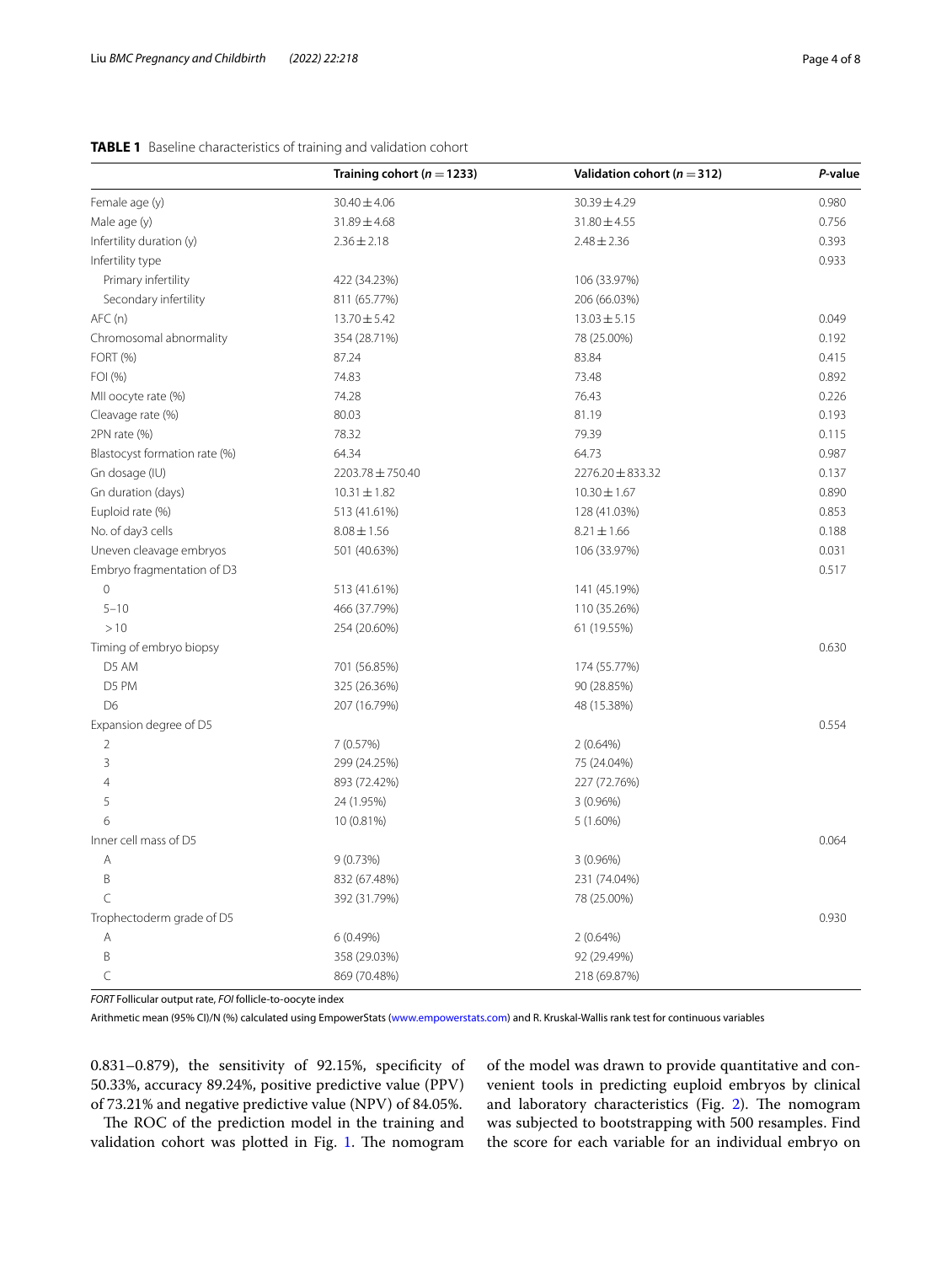|                              | Training cohort ( $n = 1233$ ) | Validation cohort ( $n = 312$ ) |
|------------------------------|--------------------------------|---------------------------------|
| <b>AUC</b>                   | 0.859(0.834, 0.872)            | 0.852(0.831, 0.879)             |
| Sensitivity, %               | 90.31                          | 92.15                           |
| Specificity, %               | 57.84                          | 50.33                           |
| Accuracy, %                  | 89.59                          | 89.24                           |
| Positive predictive value, % | 75.13                          | 73.21                           |
| Negative predictive value, % | 80.82                          | 84.05                           |

<span id="page-4-0"></span>**TABLE 2** Accuracy of the prediction model in the training and validation cohort

*AUC* Area under the curve



<span id="page-4-1"></span>the uppermost rule ("Points"). Add all scores together and fnd the sum of the scores on the "Total points" rule.

## **Calibration curves**

The calibration curve of the full model was plotted to evaluate the consistency between the predicted probability of euploid and actual results are presented in Supple-mental Fig. [2](#page-6-12). The bias curve is close to the ideal line in the fgure, and good agreement can be observed between the prediction and observation.

## **Discussion**

This training cohort included 1233 embryos with the euploid rate of 41.61%. We established a euploid-prediction model to predict euploid embryos for patients undergoing IVF. Most studies focused on clinical outcomes of the women, however, we established a euploid prediction model for non-invasive embryo selection with high AUC. The model exhibited relatively good discriminatory power and the verifcation was also satisfactory. Furthermore, our model can be used to patient-specifically rank blastocysts on euploid. The training and test sets were randomly selected multiple times to reduce the impact of discrepancies.

We found that MII oocyte rate, FOI, and FORT were the most important predictor variables in predicting euploid. Previous research suggested the MII oocytes rate from large follicles is signifcantly higher than from small follicles [\[13\]](#page-6-13). MII oocyte rate rather than the number of oocytes retrieved is a more accurate predictor of implantation and clinical pregnancy in IVF cycles [\[14](#page-7-0)]. FOI is defned as the ratio between the number of oocytes collected at the oocyte retrieval and AFC at the beginning of ovarian stimulation. FOI is proposed as a novel parameter to assess ovarian response [[15\]](#page-7-1). FOI could refect the dynamic nature of follicular growth and could represent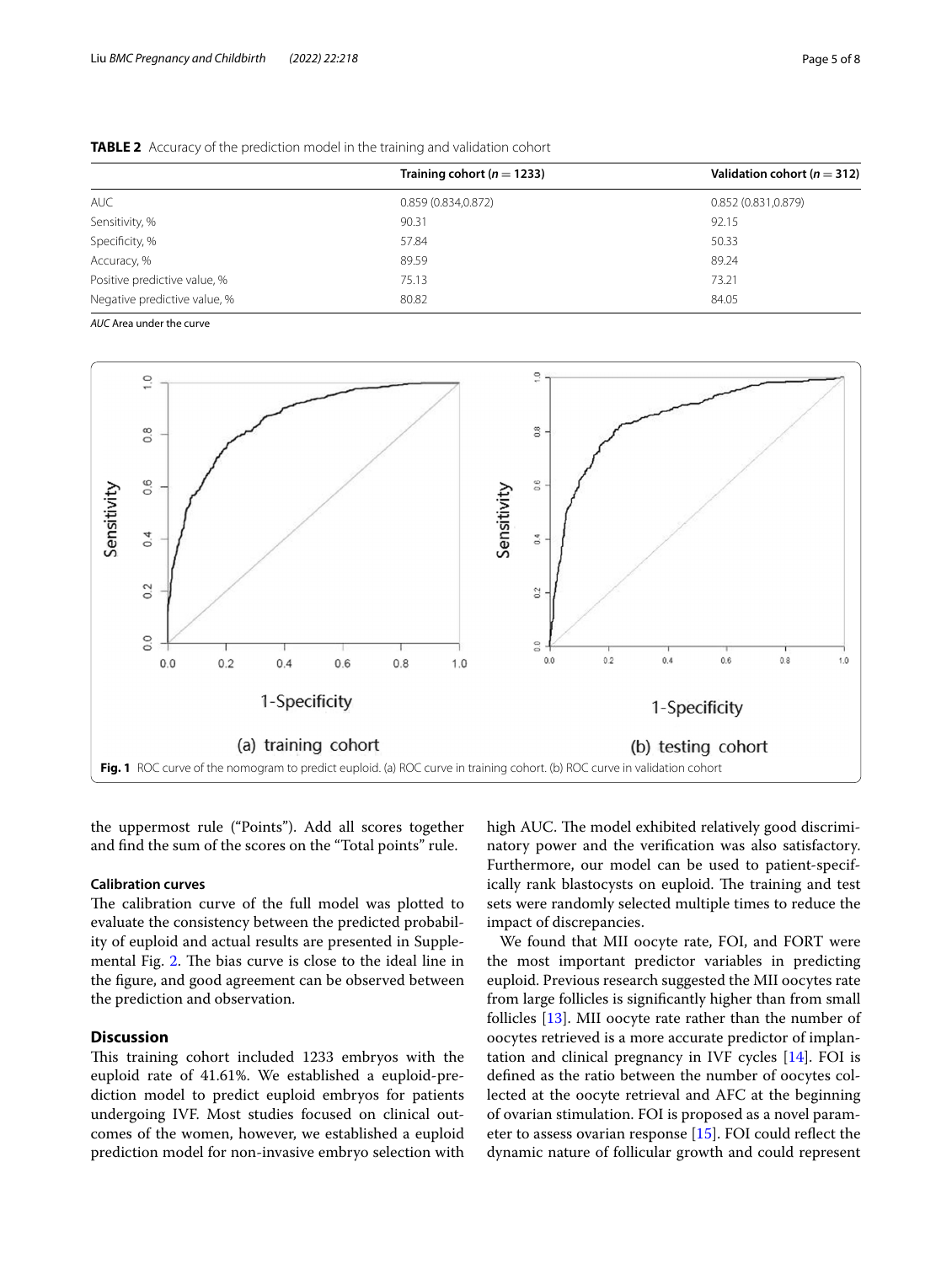

<span id="page-5-0"></span>a tool to determine whether the ovarian reserve was adequately exploited during ovarian stimulation. FORT is defned as the ratio between pre-ovulatory follicle count on hCG and AFC. A previous study showed FORT and FOI were diferent in diferent ovarian responders [\[16](#page-7-2)]. FORT can effectively predict pregnancy outcome, and not be afected by factors such as age and BMI [[17\]](#page-7-3).

A previous study developed a prediction model for aneuploidy by a 12 – gene transcriptomic signature using data from a small number of embryos (*n*=48), however, it is not intended for clinical use, but to identify cellular pathways and related molecules indicative of the embryo ploidy status [[18](#page-7-4)]. Previous research to establish predictive models were problematic due to the limited number of involved characteristics [\[19](#page-7-5), [20\]](#page-7-6). Kaufmann et al. reported a neural network predicting model for patients undergoing IVF treatment, however, the overall accuracy was low, with only 59% [\[21\]](#page-7-7). Uyar et al. reported a Support Vector Machine (SVM) method for the classifcation of embryos according to implantation potentials, with an AUC of  $0.712 \pm 0.032$  when 12 features were included [[22\]](#page-7-8).

XGBoost is a newly developed algorithm, with higher calculating speed and accuracy. Many clinical prediction models have been established using XGBoost and were proved to be better than traditional statistical approaches  $[23–25]$  $[23–25]$  $[23–25]$ . The euploid-prediction model could help doctors to identify ploidy-status with clinical and laboratory characteristics. We observed relatively high sensitivity and NPV, which means a lower likelihood of missing euploid; a relatively high PPV, which means a lower likelihood of misjudging embryos with actually euploid. This model can be used as a reference for embryo selection in patients undergoing IVF.

This study has several advantages. First, based on the clinical and laboratory characteristics of embryos, more factors were used as predictors to construct the prediction model for ploidy status. Second, we use all embryos that underwent PGT-A instead of transferred embryos, since not all tested embryos could be transferred into the uterus and have pregnancy outcomes. Finally, our prediction model provides a relatively accurate, convenient, and noninvasive method for embryo screening, applicable to patients who refuse PGT-A. Therefore, this euploid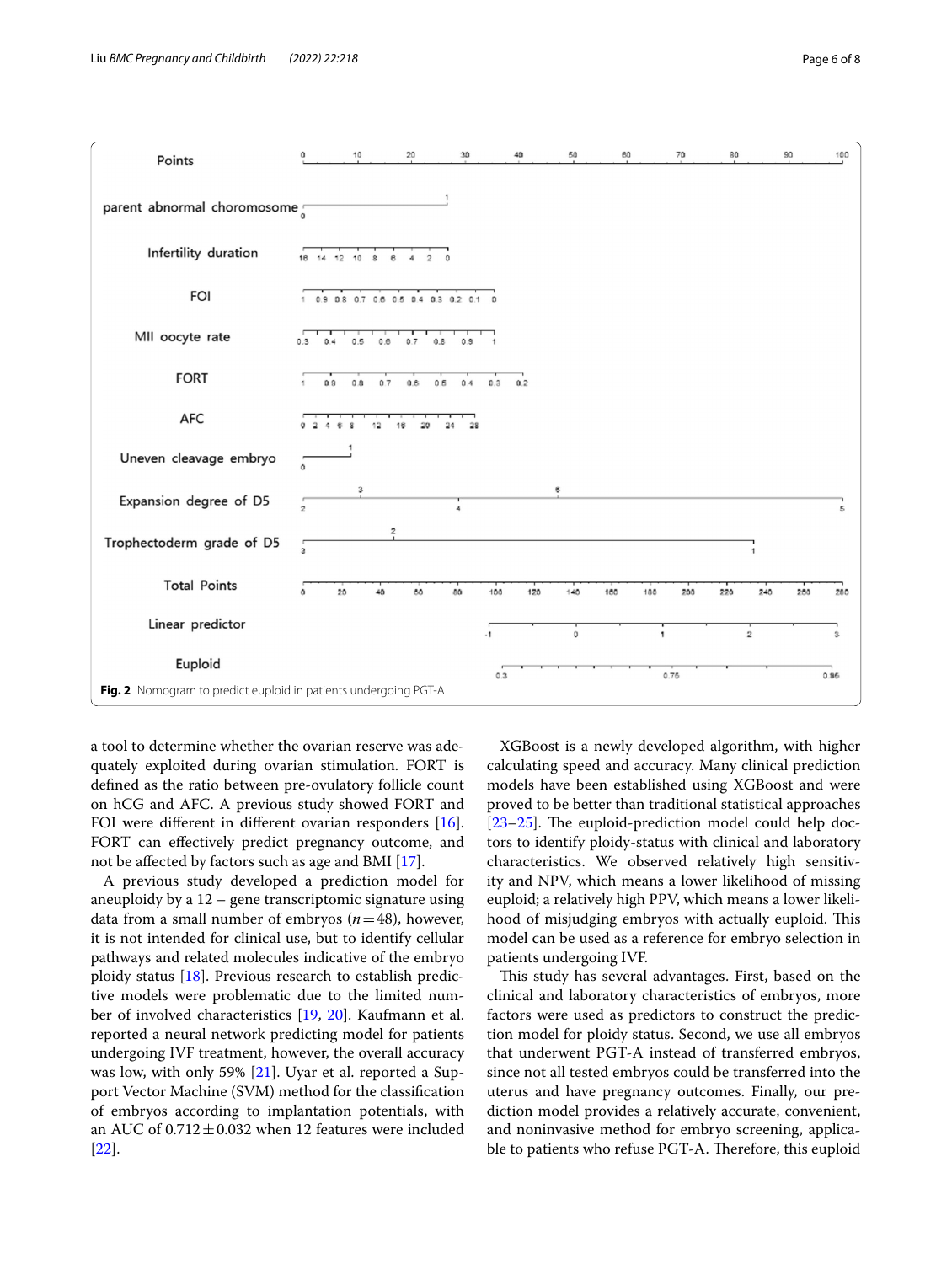prediction model is expected to solve the problem of embryo selection in clinical work.

There are some limitations to our study. First, this was a retrospective study, so inherent biases and variations were inevitable. Therefore, further verification is needed to ensure the better robustness of the model. Second, models established by diferent methods should be compared and combined to develop a model with optimal prediction performance. Thirdly, this is a single-center study, limiting the generalizability of the study, prospective multi-center studies are needed to further verify the current fndings. Finally, our prediction model had higher sensitivity but substantially lower specificity. These results suggest that this euploid prediction model despite having good performance may not be useful in accurately determining the aneuploidy (due to low specifcity). However, a recent study has demonstrated a comparable cumulative live birth rate in women undergoing conventional IVF and PGT-A, indicating PGT-A may potentially encourage the waste of healthy embryos [[26\]](#page-7-11). As the goal of PGT-A is to select the best quality embryos for transfer, the high sensitivity of selecting euploid will decrease embryo waste.

## **Conclusions**

We built a euploid prediction model based on clinical and laboratory characteristics of the embryos to predict ploidy status, which exhibited relatively satisfactory discriminatory powers in verifcation. Our model may help clinicians better select embryos with noninvasive methods.

## **Abbreviations**

PGT-A: preimplantation genetic testing for aneuploidies; ROC: receiver operating characteristic.

## **Supplementary Information**

The online version contains supplementary material available at [https://doi.](https://doi.org/10.1186/s12884-022-04569-3) [org/10.1186/s12884-022-04569-3](https://doi.org/10.1186/s12884-022-04569-3).

<span id="page-6-12"></span>**Additional fle 1: Supplemental Fig 1.** Importance of the predictor variables, scaled to a maximum of 100

**Additional fle 2: Supplemental Fig 2.** Calibration curve of the full model

**Additional fle 3: Supplemental Table 1.** Correlation matrix of the features

#### **Acknowledgements**

The authors thank the staff from Northwest Women's and Children's Hospital for their assistance with the data collection.

#### **Author's contributions**

XL designed the study, conducted data collection, analysis and writing the manuscript.

## **Funding**

Supported by the General Projects of Social Development in Shaanxi Province (No. 2022SF-565).

#### **Availability of data and materials**

The datasets used and/or analyzed during the current study are available from the corresponding author on reasonable request.

## **Declarations**

## **Ethics approval and consent to participate**

The study was granted ethical approval by the Ethics Committee of Northwest Women's and Children's Hospital (number 2021002). Because of the retrospective character of the study, informed consent was waived. Administrative permissions were required to access and use medical records from the corresponding author and were granted by the data protection officers of the hospital. All methods were performed in accordance with the relevant guidelines and regulations.

### **Consent for publication**

Not applicable.

## **Competing interests**

None.

Received: 12 January 2022 Accepted: 10 March 2022 Published online: 17 March 2022

#### **References**

- <span id="page-6-0"></span>Anonymous. Istanbul consensus workshop on embryo assessment: proceedings of an expert meeting. Reprod BioMed Online. 2011;22:632–46.
- <span id="page-6-1"></span>2. Glujovsky D, Farquhar C. Cleavage-stage or blastocyst transfer: what are the benefts and harms? Fertil Steril. 2016;106:244–50.
- <span id="page-6-2"></span>3. Hassold T, Hunt P. To err (meiotically) is human: the genesis of human aneuploidy. Nat rev Genet. 2001;2:280–91.
- <span id="page-6-3"></span>4. Anonymous. Screening for fetal chromosomal abnormalities: ACOG practice bulletin, number 226. Obstet Gynecol. 2020;136:e48–69.
- <span id="page-6-4"></span>5. Munné S, Kaplan B, Frattarelli JL, Child T, Nakhuda G, Shamma FN, et al. Preimplantation genetic testing for aneuploidy versus morphology as selection criteria for single frozen-thawed embryo transfer in goodprognosis patients: a multicenter randomized clinical trial. Fertil Steril. 2019;112:1071–9.e7.
- <span id="page-6-5"></span>6. Fragouli E, Alfarawati S, Spath K, Babariya D, Tarozzi N, Borini A, et al. Analysis of implantation and ongoing pregnancy rates following the transfer of mosaic diploid-aneuploid blastocysts. Hum Genet. 2017;136:805–19.
- <span id="page-6-6"></span>7. Chen M, Wei S, Hu J, Quan S. Can comprehensive chromosome screening technology improve IVF/ICSI outcomes? A Meta-Analysis PloS one. 2015;10:e0140779.
- <span id="page-6-7"></span>8. Kovacs P, Matyas S, Forgacs V, Sajgo A, Molnar L, Pribenszky C. Noninvasive embryo evaluation and selection using time-lapse monitoring: results of a randomized controlled study. Eur J Obstet Gynecol Reprod Biol. 2019;233:58–63.
- <span id="page-6-8"></span>9. Deo RC. Machine learning in medicine. Circulation. 2015;132:1920–30.
- <span id="page-6-9"></span>10. Liu X, Bai H, Shi W, Shi J. Frozen-thawed embryo transfer is better than fresh embryo transfer in GnRH antagonist cycle in women with 3-10 oocytes retrieved: a retrospective cohort study. Arch Gynecol Obstet. 2019;300:1791–6.
- <span id="page-6-10"></span>11. Li M, Wang Y, Shi J. Do day<sup>-3</sup> embryo grade predict day<sup>-5</sup> blastocyst transfer outcomes in patients with good prognosis? Gynecol Endocrinol. 2019;35:36–9.
- <span id="page-6-11"></span>12. Gardner DK, Lane M, Stevens J, Schlenker T, Schoolcraft WB. Blastocyst score afects implantation and pregnancy outcome: towards a single blastocyst transfer. Fertil Steril. 2000;73:1155–8.
- <span id="page-6-13"></span>13. Tamura I, Kawamoto-Jozaki M, Fujimura T, Doi-Tanaka Y, Takagi H, Shirafuta Y, et al. Relationship between follicular size and developmental capacity of oocytes under controlled ovarian hyperstimulation in assisted reproductive technologies. Reprod Med Biol. 2021;20:299–304.